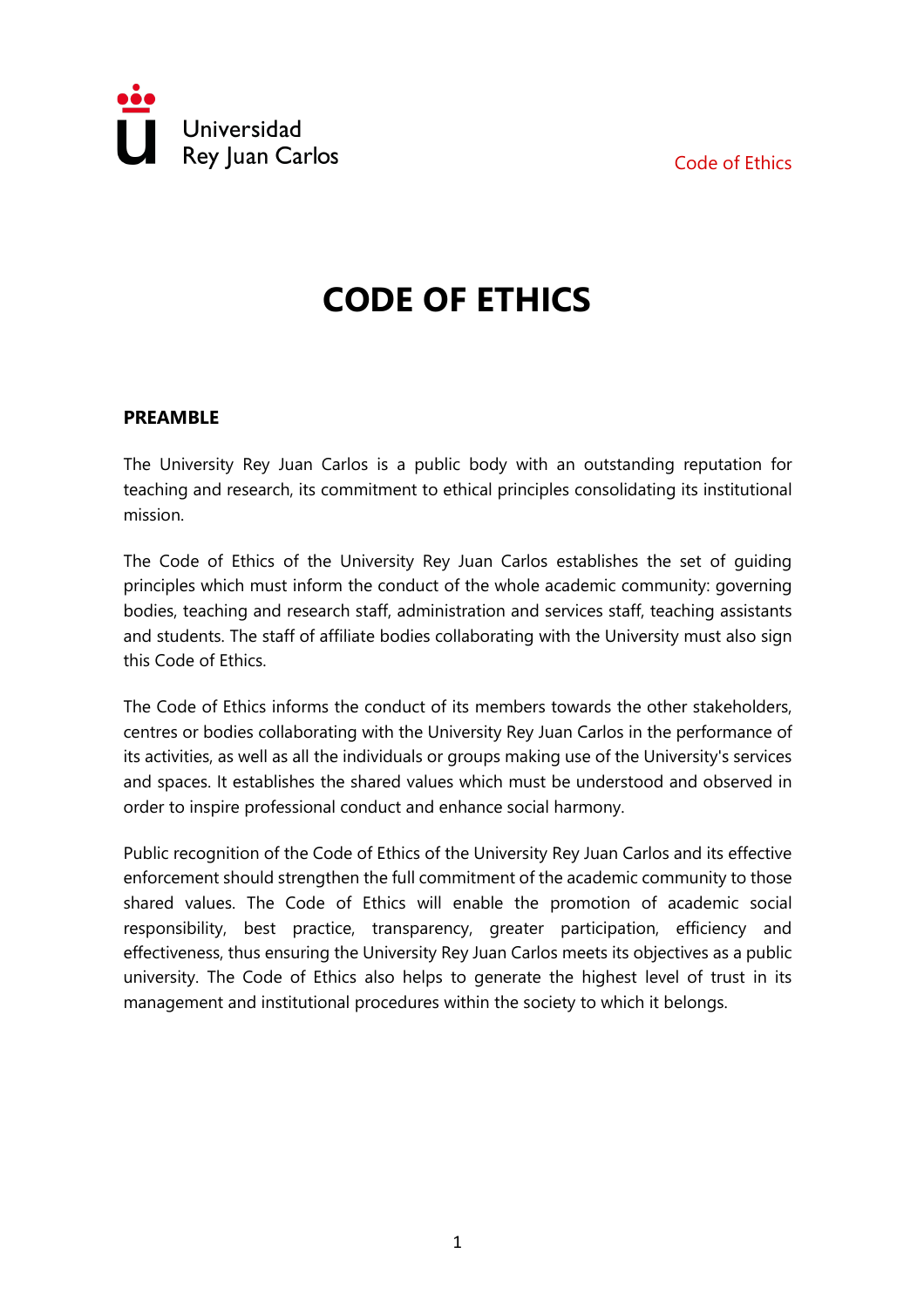

## **ETHICAL PRINCIPLES AND COMMITMENTS**

The actions and decisions of the members of the academic community are governed by the following ethical principles and commitments:

FREEDOM. To promote the fundamental freedoms in all spheres of activity: teaching, research, management and learning. Freedom must be exercised responsibly, without manipulating or exploiting people, or using coercion or violence to achieve our objectives.

JUSTICE AND EQUALITY. To treat the rights and obligations of all members of the community equally, promoting social equality, the common good and the harmonious coexistence of the society to which the University belongs.

INTEGRITY AND HONESTY. To commit all members of the University, and especially those performing senior management duties, to act personally and professionally according to the principles of honesty, integrity and transparency, and to prevent deceit.

To act at all times in a fair and responsible manner, discouraging, investigating or reporting any actions involving academic fraud or enabling benefits to be unfairly obtained, such as plagiarism, impersonation, forgery, copying and cheating in any kind of entrance exam or assessment.

SUSTAINABLE HUMAN DEVELOPMENT. In the interests of the common good, to promote sustainable human development through a process of progressive, equitable and viable social, economic and environmental change to improve the quality of life of the human race without compromising the capacity of future generations to satisfy their own needs.

DIGNITY. To respect the dignity and diversity of every individual, by protecting academic life from physical, psychological or social abuse.

To report any case of harassment or behaviour infringing personal dignity or respect for diversity, and to promote solidarity between all members of the academic community.

TOLERANCE AND INCLUSION. To respect the opinions and ideas of all members of the academic community to ensure interaction between them.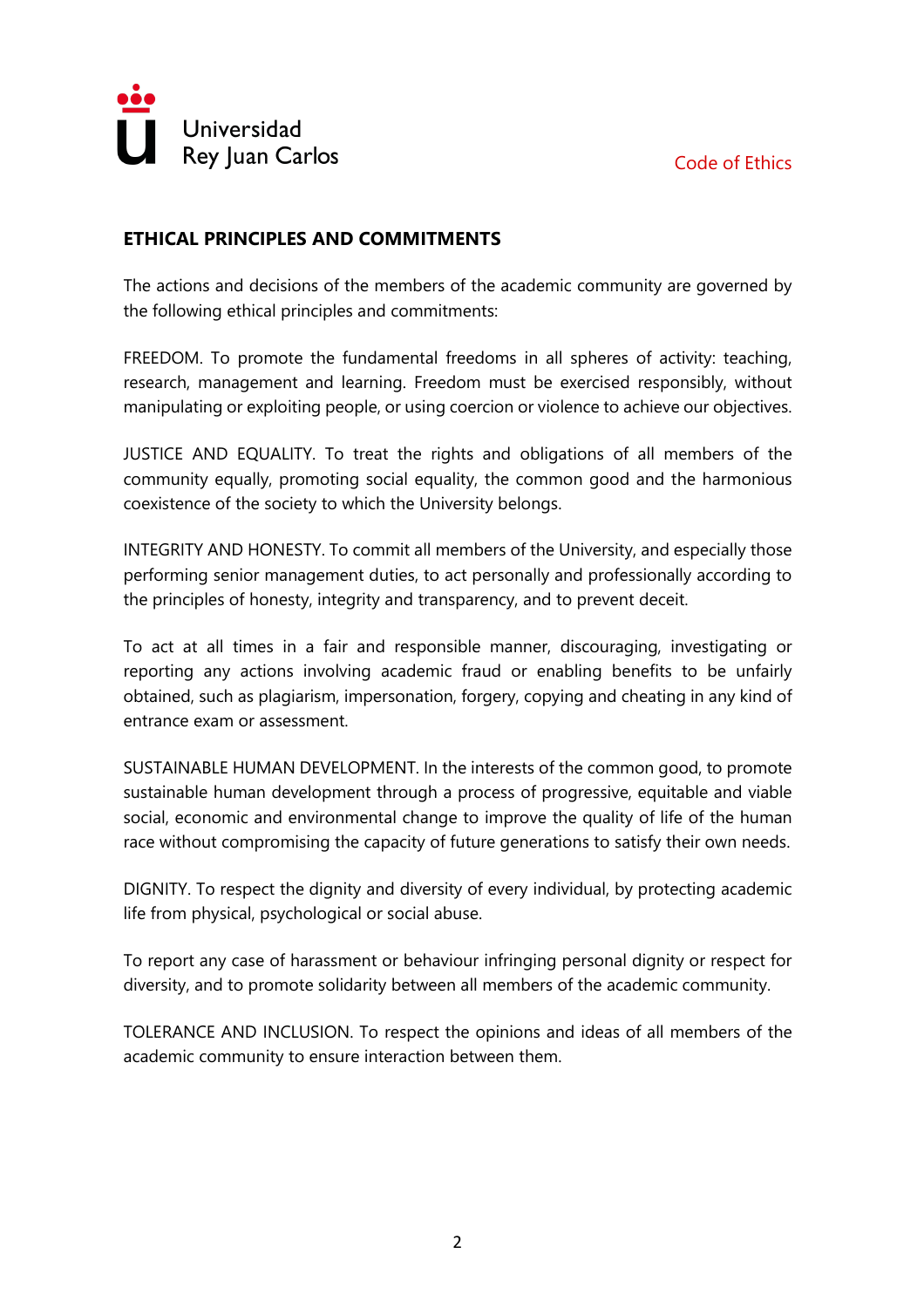

To defend pluralism and encourage participation without any kind of discrimination based on race, gender, language, religion, political opinion, sexual orientation, national or social origin, financial position, birth or any other status.

RESPECT AND COLLABORATION. To promote rational argument and polite, rigorous and truthful debate, treating all the members of the academic community with consideration, kindness, fairness, and respect for their rights.

To work in solidarity with the rest of the academic community on compliance with the objectives, principles and values contained in this Code of Ethics, and on implementation of best practice in the different training, research, management and knowledge transfer activities.

DEMOCRATIC PARTICIPATION. To promote the unrestricted right to democratic participation in the University's electoral procedures, through systems guaranteeing that elections are held regularly, that suffrage is unrestricted and universal, that right to equality of opportunities form part of those procedures, and that no person or group can impede freedom of candidature through pressure, intervention or prior agreement.

GOOD GOVERNANCE, TRANSPARENCY AND ACCOUNTABILITY. In the cases of governing bodies, individuals occupying senior posts, and members of the university's collegiate bodies, to act in an exemplary fashion in accordance with the ethical principles established in this code, above and beyond the basic regulatory and legal requirements. To that end, they will seek to satisfy the general interest, they will exercise their authority fairly and transparently, they will reject abuse of power and make proper and effective use of resources, and they will be diligent, equitable and precise in their implementation of procedures and their adoption of decisions and resolutions.

The ethical performance of the governing bodies, senior officials and members of the University's collegiate bodies, involves the assumption of responsibility to the academic community as a whole, both with regard to decisions taken individually and decisions taken collectively in which individuals participate.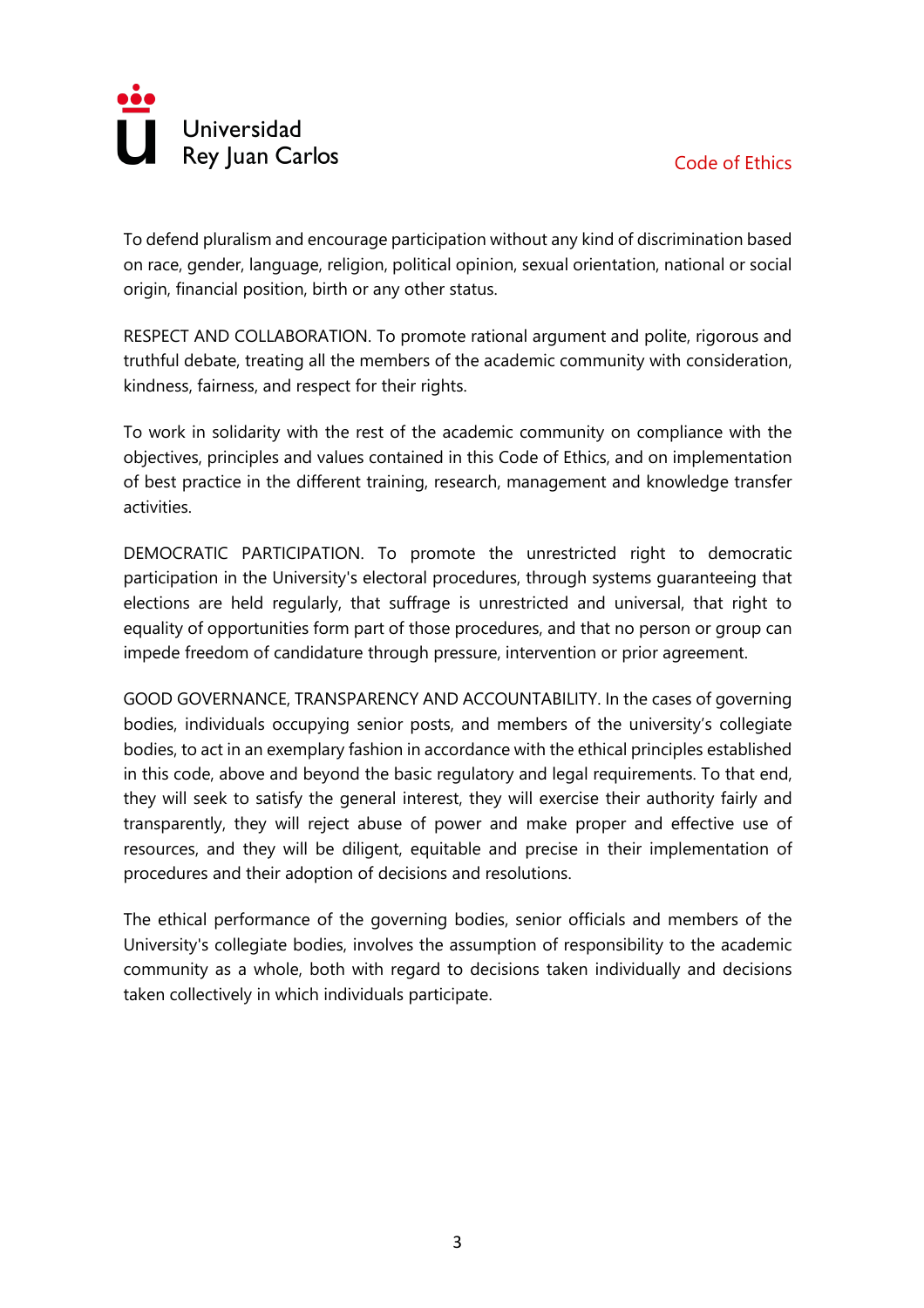

COMMITMENT TO THE INSTITUTION. To ensure the improvement of the institution through working with commitment to achieve its objectives and facilitate its democratic operation.

To comply with the rules governing the operation of the University, to behave fairly towards it and the academic community it represents, and to undertake to refrain from using information or data affecting the privacy or financial rights of individuals, using any other confidential information of the University for private purposes, or making that data public unduly. That obligation must be maintained during and after the provision of the service, even after termination of the link with the University. The foregoing is based on the legislation in force and the confidentiality agreements signed with other bodies, without prejudice to the rights and legal obligations regarding the prosecution and reporting of crimes.

QUALITY AND EXCELLENCE. To act as diligently and proficiently as possible to ensure that the public services offered to society are of the highest quality academically and administratively.

To manage all the available resources properly, rationally and effectively based on actual needs and the principles of sobriety, efficiency, transparency and accountability.

RESPONSIBILITY. To fulfil obligations and responsibilities at all levels (teaching, research, management or learning), to recognise and accept the consequences of the actions performed, and to act in the interests of society through commitment to the creation and dissemination of scientific knowledge.

## **MONITORING OF THE CODE OF ETHICS**

This Code of Ethics is monitored by the Ethics Committee of the University Rey Juan Carlos, which also guarantees its dissemination to all members of the academic community in the interests of raising their awareness. The procedures of the Ethics Committee are coordinated with the procedures of the bodies of the University with statutory